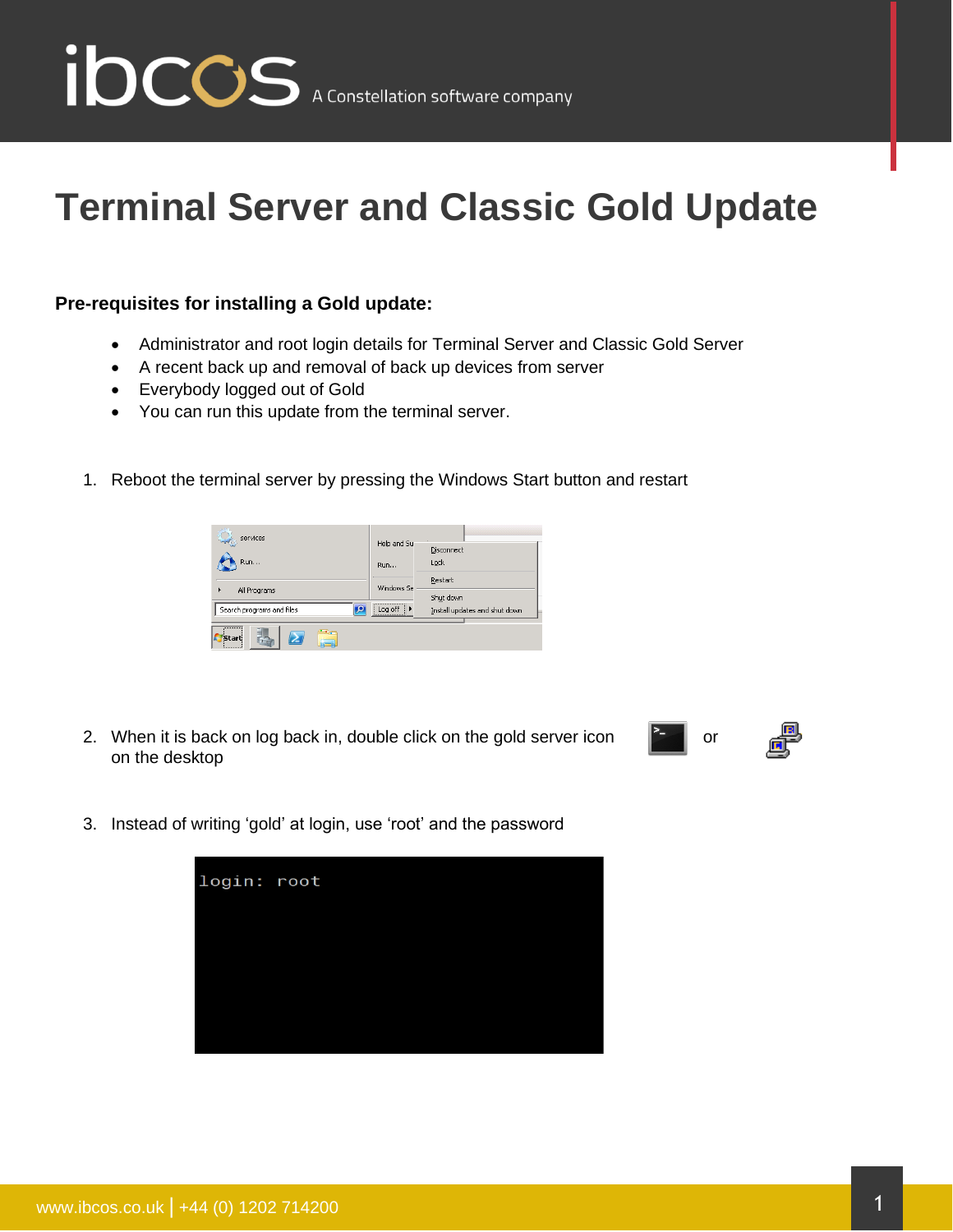## ibccos A Constellation software company

4. When you see # type 'reboot' and press enter. The ibtel screen may close or freeze, this is normal and you can close it with the cross. You will need to wait 5-10 minutes for it to restart before step 5

| login: root<br>ord:                        |  |  |  |
|--------------------------------------------|--|--|--|
| ave mail.                                  |  |  |  |
| Computers Ltd (On SLES 11 SP2)<br># reboot |  |  |  |
|                                            |  |  |  |
|                                            |  |  |  |
|                                            |  |  |  |
|                                            |  |  |  |
|                                            |  |  |  |

5. If you had to close it, now reopen and log in again as 'root'. When you are at the #, type 'loadgoldcd' and press enter

| Ħ          |                                   |
|------------|-----------------------------------|
| P          |                                   |
| $\ddot{r}$ |                                   |
| $\ddot{H}$ |                                   |
|            |                                   |
|            | #<br># loadgoldcd<br># loadgoldcd |
|            |                                   |
|            |                                   |
|            |                                   |
|            |                                   |
|            |                                   |
|            |                                   |
|            |                                   |
|            |                                   |
|            |                                   |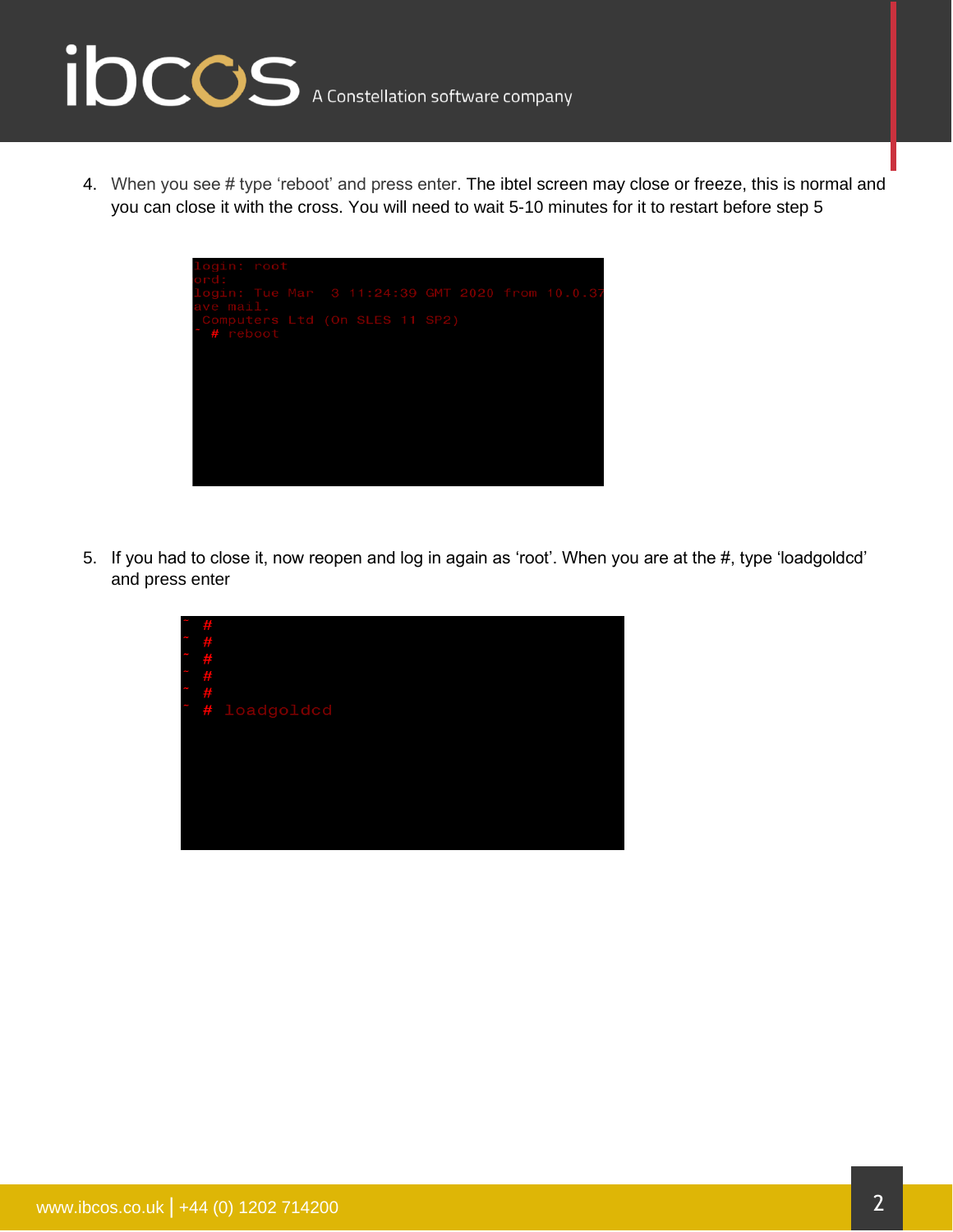

6. You will be asked if you wish to continue, press 'y' to continue and 'n' to cancel



7. Select option 2

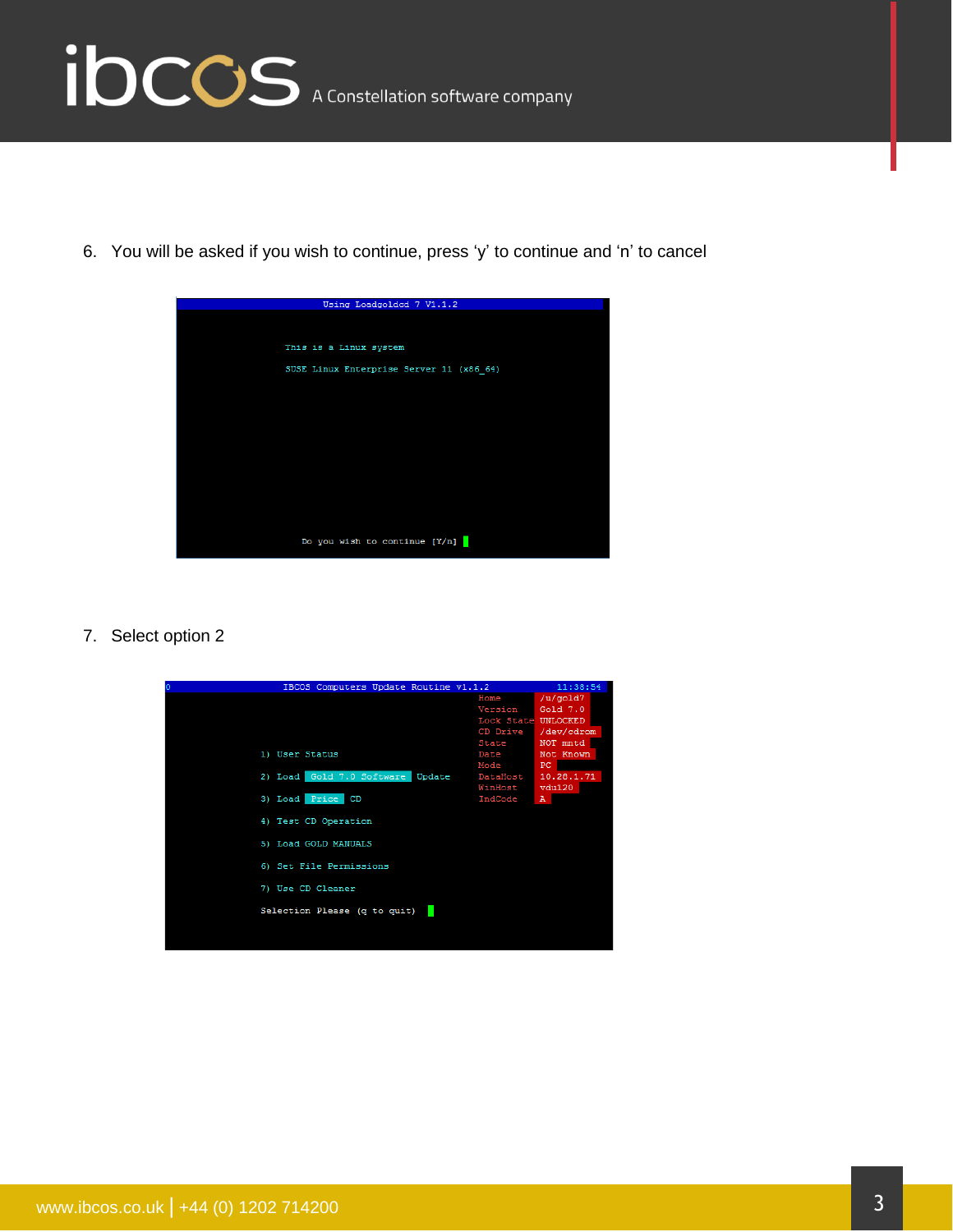

8. You will need to press 'y' or 'n' and enter to confirm whether you have a recent successful back up or not

| Backup Verification                                       |  |  |  |  |  |
|-----------------------------------------------------------|--|--|--|--|--|
|                                                           |  |  |  |  |  |
|                                                           |  |  |  |  |  |
| YOU MUST HAVE : -                                         |  |  |  |  |  |
| A RECENT BACKUP                                           |  |  |  |  |  |
|                                                           |  |  |  |  |  |
| <b>PRIOR TO UPGRADE</b>                                   |  |  |  |  |  |
|                                                           |  |  |  |  |  |
| Unless you answer with Y or y this program will terminate |  |  |  |  |  |
|                                                           |  |  |  |  |  |
| Have you got good backups [y/N]                           |  |  |  |  |  |
|                                                           |  |  |  |  |  |
|                                                           |  |  |  |  |  |
|                                                           |  |  |  |  |  |
|                                                           |  |  |  |  |  |
|                                                           |  |  |  |  |  |

9. Now you will see some screens going through the update process